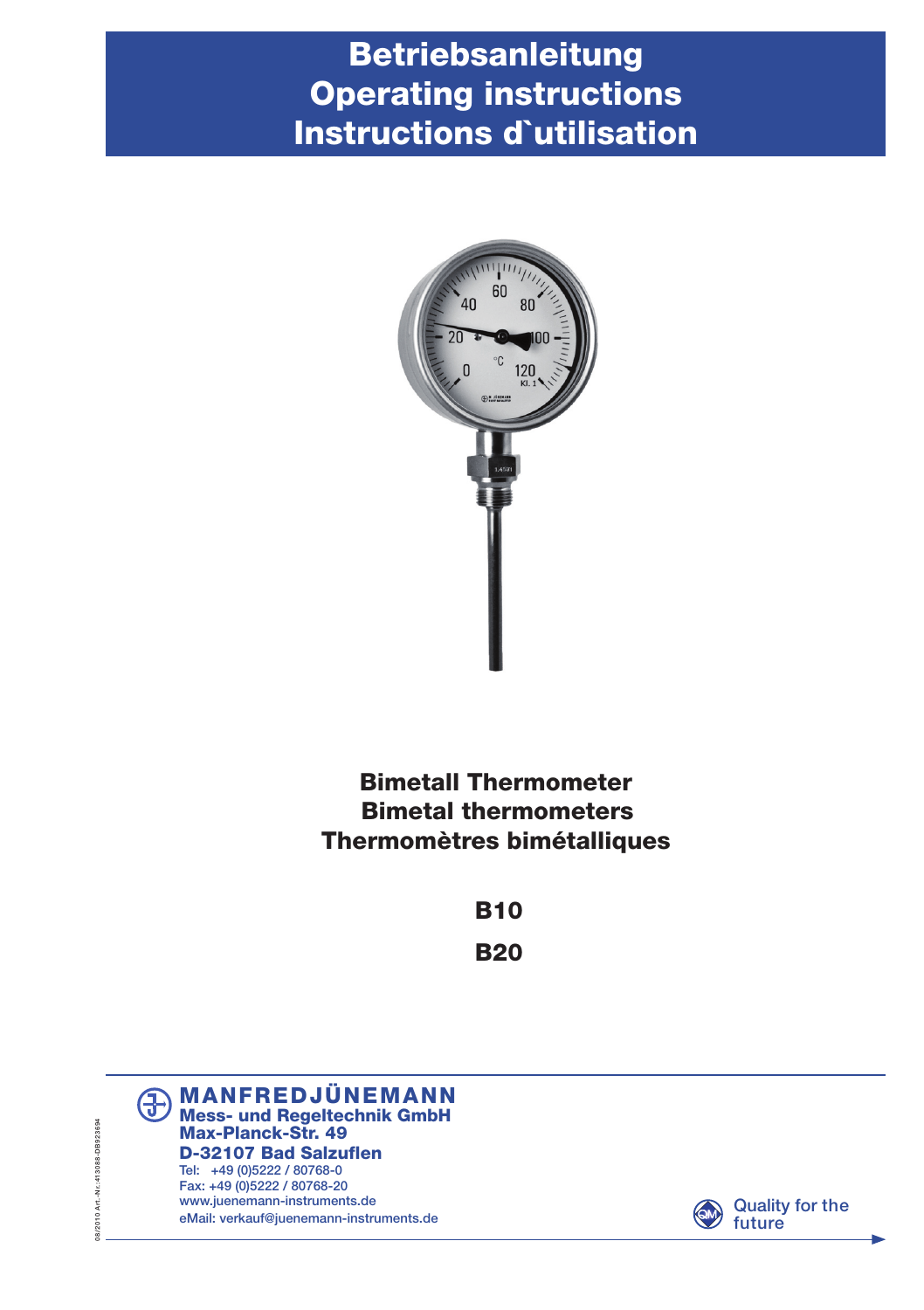#### Diese Thermometer entspechen der EN 13190, DIN 43772 und DIN 16179.

Der Anwender muss sicherstellen, dass das richtige Temperaturmessgerät hinsichtlich Mediumwirkung auf das verwendete Material, Anzeigebereich und Ausführung ausgewählt wurde. Der Anzeigebereich des Temperaturmessgerätes ist optimal gewählt, wenn die Betriebstemperatur im mittleren Drittel des Anzeigebereiches liegt.



Die Temperaturmessstelle sollte entsprechend den Angaben für Einschraublöcher bzw. Schutzrohre vorbereitet werden. Weitere Hinweise entnehmen Sie den VDE/VDI-Richtlinien 3511 und 3512 Blatt 2.

Zur Abdichtung eignen sich Dichtscheiben nach DIN 7603A. Das richtige Anzugsmoment ist abhängig von Werkstoff und Form der verwendeten Dichtung. Es sollte 80 Nm nicht überschreiten.

Beim Ein- und Ausschrauben dürfen Temperaturmessgeräte nicht am Gehäuse angezogen werden, sondern nur an den Schlüsselflächen der Anschlussverschraubung.

Temperaturmessgeräte ohne Glyzerin- bzw. Ölfüllung müssen erschütterungsfrei angebracht werden und sollen gut ablesbar angeordnet sein.

Wir empfehlen, zwischen der Temperaturmessstelle und dem Temperaturmessgerät geeignete Schutzrohre, die einen Austausch des Messgerätes bzw. eine Nullpunktkontrolle ermöglichen.

Die Anbringung des Temperaturmessgerätes ist so auszuführen, dass der zulässige Einfluss von Konvektion und Wärmestrahlung auf das Gehäuse, weder unter- noch überschritten wird.

In der Regel wird ein Temperaturmessgerät mit senkrecht stehendem Zifferblatt montiert. Bei Abweichungen ist das Lagezeichen auf dem Zifferblatt zu beachten.

Um Schäden zu vermeiden wird das Messgerät in der Orginalverpackung gelagert. Lagertemperatur -40 bis +70°C.

#### Hinweis:

Messgeräte mit Grenzsignalgeber siehe Betriebsanleitungen:

| Grenzsignalgeber | Typ S/M | Art.-Nr.: 413081 |
|------------------|---------|------------------|
|                  | Tvp E   | Art.-Nr.: 413082 |
|                  | Tvp I   | Art.-Nr.: 413083 |
|                  | Tvp P   | Art.-Nr.: 413084 |



08/2010 Art.-Nr.:41309-DB923694

"SA 13088-DBS 923694

08/2010 Art - Nr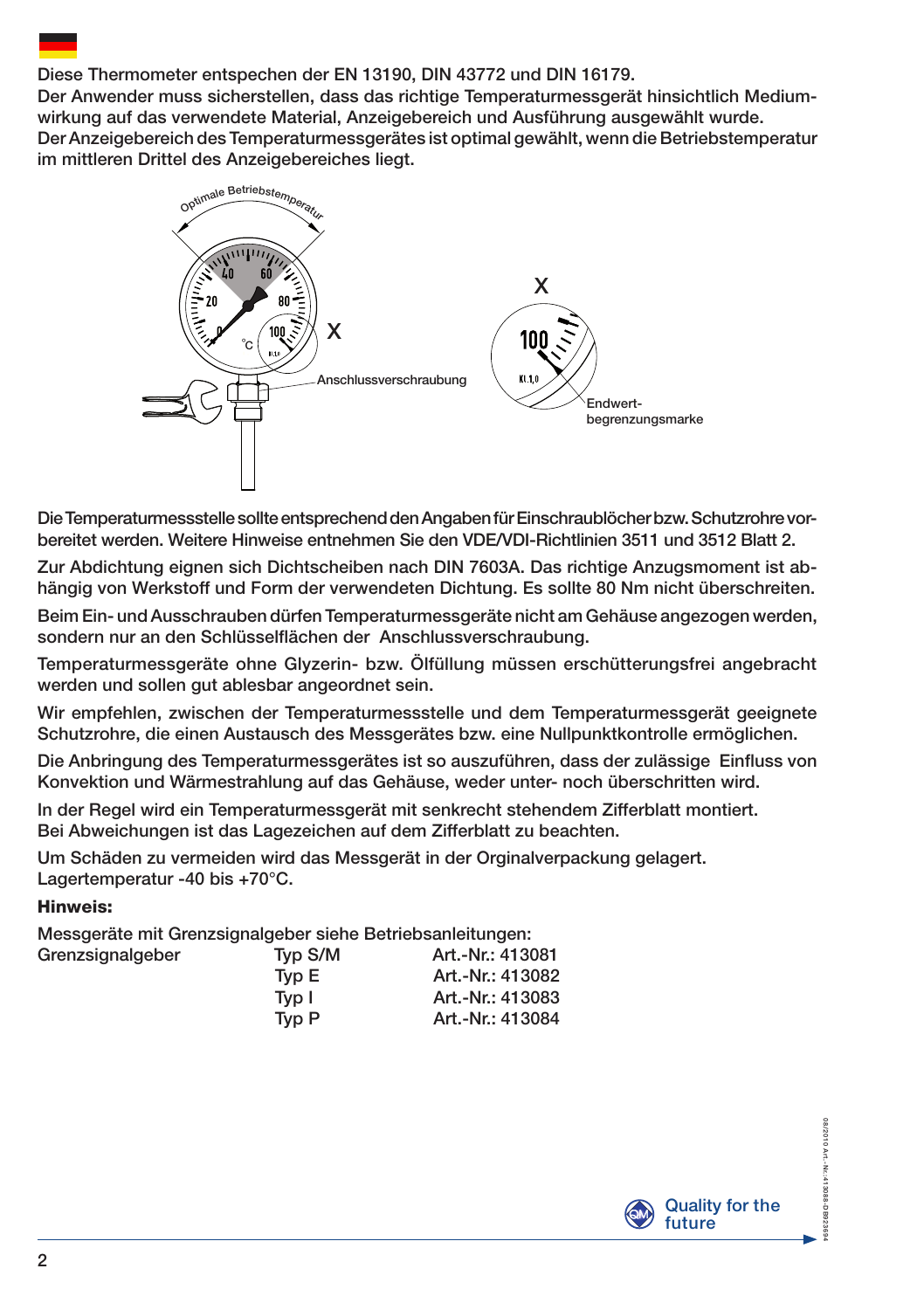

These thermometers correspond to the EN 13190, DIN 43772 and DIN 16179. The user must ensure that the appropriate thermometers with regard to the medium effect on the used material/measuring system, scale range and version is selected.. The optimum selection of the scale range of the thermometers is given, if the operating pressure is in the midscale of the scale range.



The temperature measuring points should be prepared according to the indications for tapped holes. Further information you will find on the VDE/VDI directives 3511 and 3512 page 2.

Sealing washers according to DIN 7603A are particularly suitable. The correct torque depends on material and shape of the sealing washer. It should not exceed 80 Nm.

Torque should never be applied to the case. Instead, an adjustable wrench should always be used on the wrench flats of temperature gauge socket to tighten or remove the thermometers.

Thermometers without glycerin/oil filling should be installed such as to avoid exposure to vibration and to allow easy observation of the dial indication.

We recommend the installation of appropriate thermowells between temperature tapping point and thermometer facilitating replacement of the thermometer or a zero point control while the system is pressurised .

The thermometers should be installed such as to avoid that the admissible ambient temperature (ambient and medium) and possibly convection and heat radiation will not exceed the temperature span the thermometer is intended for.

Normal gauge position will have the facia dial in its vertical position. Positions other than vertical will be indicated by a symbol on the dial.

To avoid damages the temperature measuring gauge is stored in its original packing. Storage temperature -40 to +70°C.

#### Notice:

For thermometers with electric alarm contact, see instruction manual:

| Electric alarm contact | Model S/M | Art.-N°.: 413081            |
|------------------------|-----------|-----------------------------|
|                        | Model E   | Art.-N° $\therefore$ 413082 |
|                        | Model I   | Art.-N° $\therefore$ 413083 |
|                        | Model P   | Art.-N°.: 413084            |
|                        |           |                             |